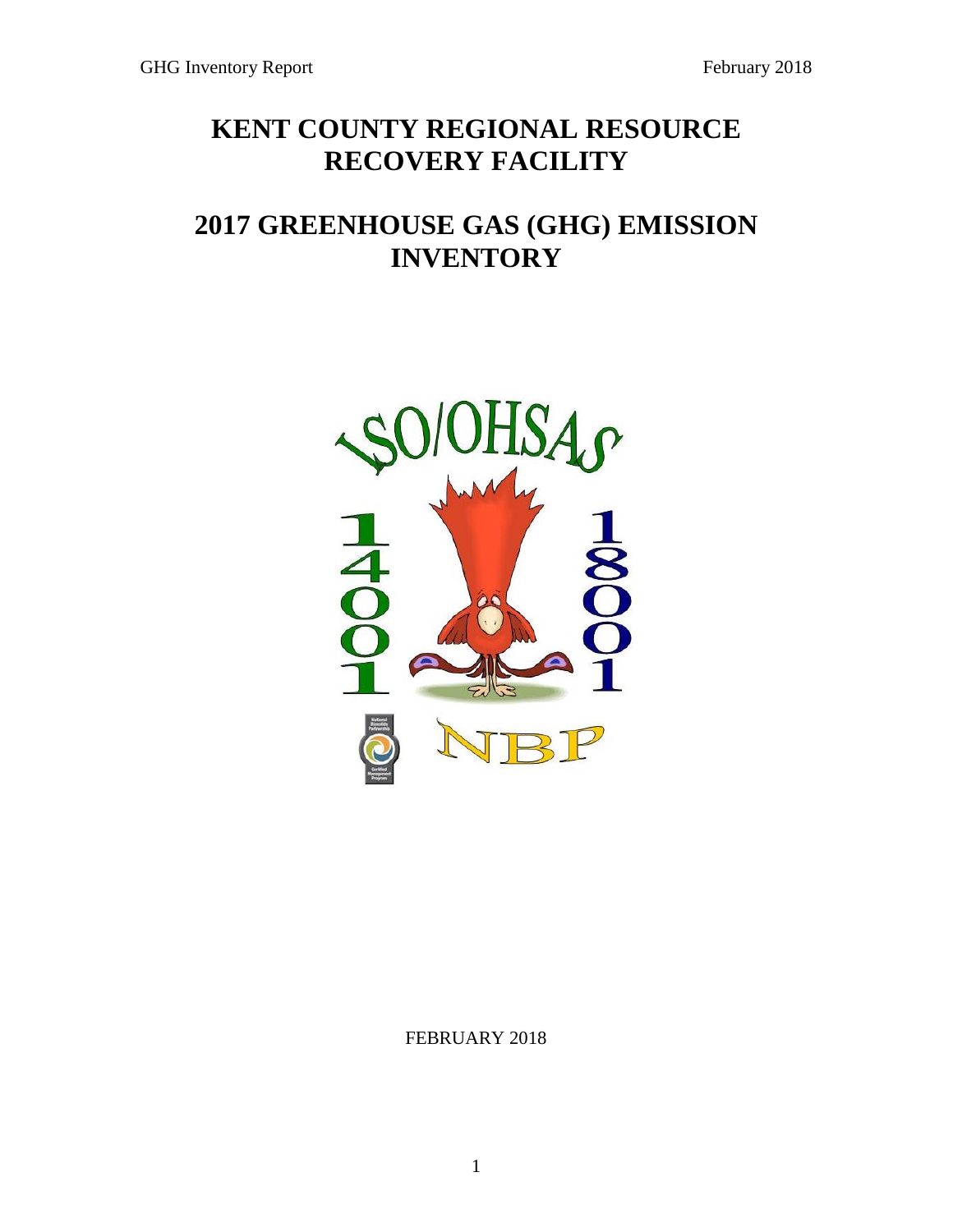## **INTRODUCTION**

Greenhouse gases (GHG) are believed to contribute to the global warming phenomenon that is placing the Earth in jeopardy. There are a variety of gases which emitted into the atmosphere are thought to cause the greenhouse effect. GHGs of concern are: carbon dioxide, methane, nitrous oxide and fluorinated gases. Carbon dioxide is used as the baseline gas and the other three gases are translated in carbon dioxide equivalents. Each of the gases has a different global warming potential. Methane has twenty times more potential than carbon dioxide, nitrous oxide has 300 times more potential and fluorinated gases have several thousand times more potential. The one redeeming fact for these other gases is that they are released in significantly less quantities than carbon dioxide.

Under most of sustainability reporting protocols, GHGs are reported in one of three categories defined as Scope 1, Scope 2, and Scope 3. Scope 1 gases are those gases emitted from direct operations at the facility, such as burning fuels to operate heavy equipment used on site, burning fuels on site to operate machinery and fugitive emissions that occur on the site. Scope 2 emissions are those directly related to the use of electricity at the facility, where electricity is not generated at the site. Scope 3 includes all other emissions, such as those used to manufacture chemicals used at the facility, the transportation of the chemicals from the manufacturing facility to the treatment plant, and employee commuting.

This report presents a GHG emission inventory covering the years 2008-2011. It further discusses the inventory rationale and results, details how the emissions were calculated, and provides information on areas where changes have been made or are expected to be made from the baseline year of 2008 in order to reduce GHG emissions at the Kent County Regional Resource Recovery Facility (KCRRRF).

The KCRRRF treats wastewater and solids in a variety of processes. The wastewater is first treated with influent screens to remove large items, hair, etc. They require electricity to operate. The wastewater then flows by gravity through grit chambers to remove sand, gravel, etc. The grit chambers operate based on gravity and centrifugal force, but require electricity to operate the augers that remove the grit to the dumpsters. The water then flows by gravity through two 10 million gallon basins where air is added to support biological treatment of the wastewater. Two to three 500 hp blowers add air to the basins and provide mixing in the basin. The blowers are the largest users of electricity at the treatment plant. Ferric chloride is added to the basins to promote phosphorous removal. The treated wastewater is then treated in one of four clarifiers. The clarifiers use electricity to operate the scraper arms. In 2008, the wastewater was then disinfected using chlorine gas stored in 1 ton cylinders. Sulfur dioxide gas was added to ensure that no free chlorine was discharged to nearby waters. In 2010, the chlorine gas/sulfur dioxide gas system was replaced using an innovative microwave based, ultraviolet (UV) disinfection system. The UV system requires electricity to operate. In 2016 a new sand filter was added to the facility to remove additional solids and nitrogen. An additional 2 clarifiers were also added to allow the KCRRRF to treat up to 20 MGD. The addition of the sand filter has resulted in a much cleaner effluent being discharged to the Murderkill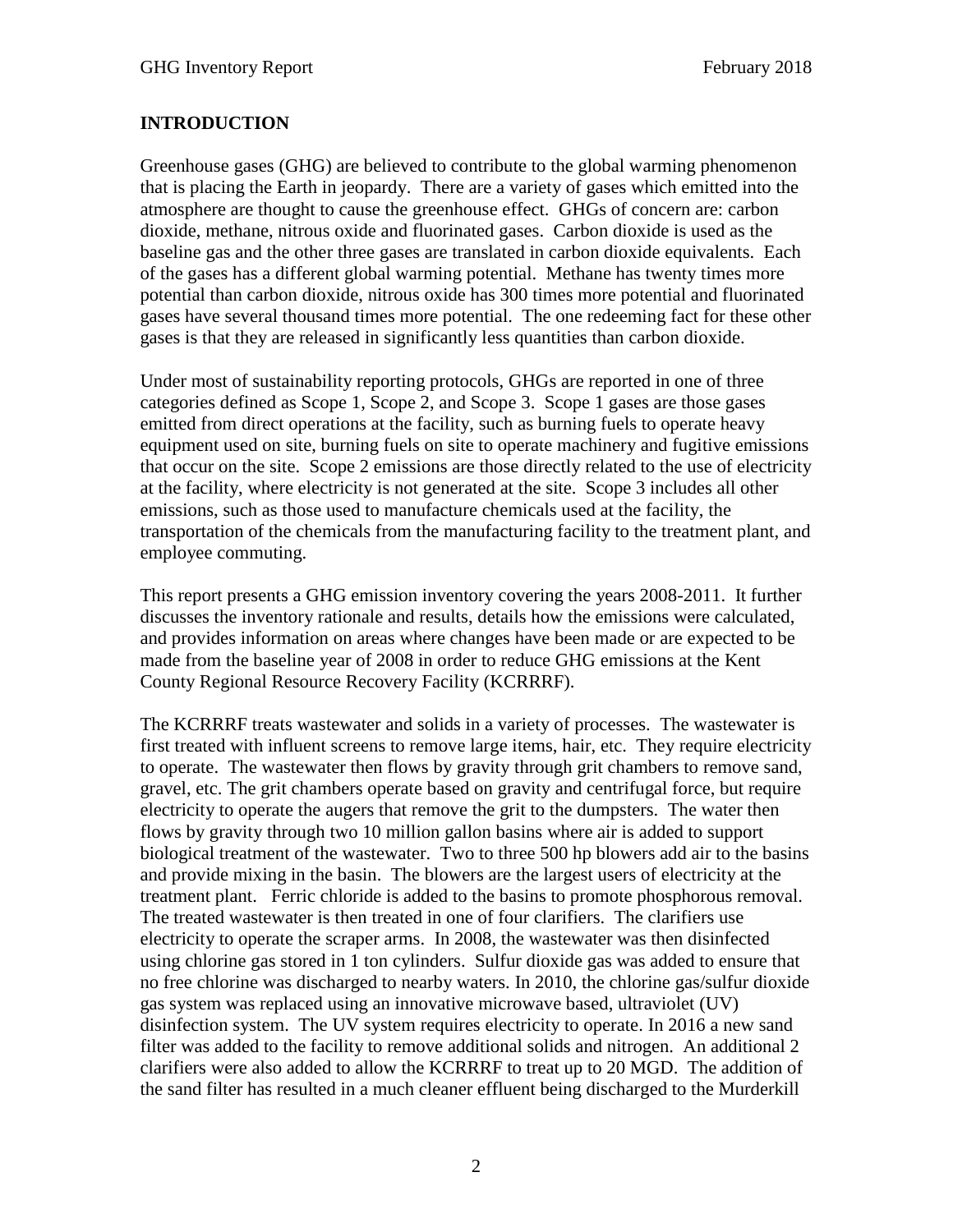River; however, because the sand filter requires that the wastewater be pumped about 30 feet above ground surface, additional electricity is needed.

The solids obtained from the clarifiers are either returned to the treatment basins (~90%), or wasted  $(-10\%)$  and sent to the biosolids treatment system. In the biosolids treatment system, the 1-2% solids content biosolids stream has ferric chloride, anionic and/or cationic polymers added to it to improve dewatering. It is then dewatered using one of three belt filter presses to 18-20% solids content. Lime is added to raise the pH to above 12 to kill pathogens that are in the biosolids. The resulting mixture is then sent to one of two indirect thermal dryers and then on to a third dryer to increase the solids content to around 50%. The final biosolids product, referred to as Kentorganite, is then transported to local farms where it is applied as a soil amendment. The filter presses, conveyors and dryers all use electricity. The dryers use a heat transfer fluid (Dowtherm Q) which is heated by one of two natural gas fired boilers. The thermal fluid is pumped throughout the system using electricity. The Kentorganite is transported and spread using vehicles powered by diesel fuel. A passive solar biosolids drying facility that can treat about 15-20% of the biosolids generated by the facility came on line in August 2011. The passive system consists of three greenhouses and a solar driven floor heating system. There are intentions to expand this operation to treat all of the biosolids generated by the facility by 2017. This change will eliminate the majority of the natural gas usage and lime added and reduce further greenhouse gas emissions due to the biosolids operations.

Additional on site sources of electricity include emergency generators that are either powered by diesel fuel or B20 biodiesel and most recently a 1.2 MW photovoltaic solar farm that began operation in February 2011.

## **GHGs RELEASED AT THE KCRRRF**

The KCRRRF has GHG emissions from all three scope levels. Table 1 presents a list of the GHG emissions from operations at the KCRRRF by scope.

| Scope 1                   | Scope 2                     | Scope 3                      |
|---------------------------|-----------------------------|------------------------------|
| Burning of natural gas in | Electricity purchased from  | Chlorine manufacture and     |
| the biosolids dryers      | the DE Electric Cooperative | transportation replaced by   |
|                           | for KCRRRF operations       | the UV system im 2010)       |
| Diesel fuel use for       |                             | Sulfur Dioxide manufacture   |
| maintenance trucks, plant |                             | and transportation (replaced |
| trucks, agricultural      |                             | by the UV system in 2010)    |
| operations and emergency  |                             |                              |
| generators                |                             |                              |
| Gasoline use at KCRRRF    |                             | Lime manufacture and         |
| for lawn mowing and other |                             | transportation (used in the  |
| similar equipment         |                             | biosolids treatment system)  |

## **Table 1. Types of GHG Emissions at KCRRRF**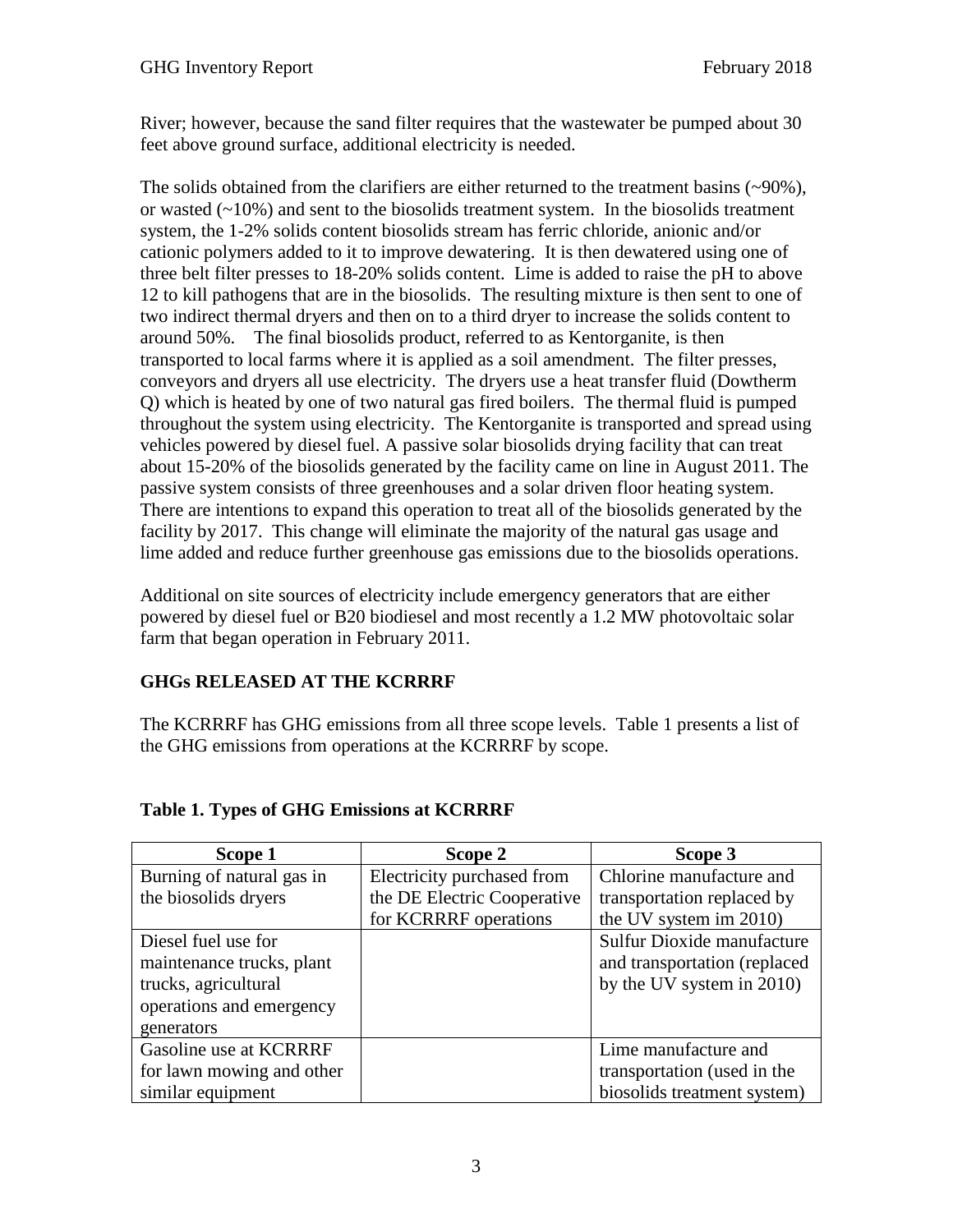| Ferric Chloride manufacture  |
|------------------------------|
| and transportation (used for |
| both wastewater and          |
| biosolids treatment)         |
| Polymer manufacture and      |
| transportation (used for     |
| biosolids treatment)         |

## **GHG EMISSION FACTORS AND RATIONALE**

Once the types of GHG emissions have been identified, it is necessary to determine the actual emission factors for each of them. The following discussion is based on a number of sources. Chlorine, sulfur dioxide, electricity and gasoline emission factors were based upon Internet searches and engineering calculations and are detailed below. GHG emission factors for diesel fuel, polymer, lime and ferric chloride were based upon information contained in a paper titled, "A Greenhouse Gas Emissions Accounting Model for Biosolids Management Planning," by Mark Gould, Richard Tsang and Ravi Tej Bandi, presented at the 2008 NC AWWA-WEF Annual Conference. Table 2 provides a summary of the factors presented in the referenced paper. In addition to the manufacturing estimates, GHG emissions associated with transporting the major manufactured products including chlorine, sulfur dioxide, ferric chloride, lime and polymers from the manufacturer's warehouse to the KCRRRF were calculated and based on the distance traveled and estimated vehicle mileage of 10 miles per gallon.

| <b>Resource</b>             | <b>Units</b>         | <b>GHG Factors</b> |
|-----------------------------|----------------------|--------------------|
|                             |                      |                    |
| Diesel fuel                 | Gallons              | 0.0119             |
| Natural gas                 | 1000 cubic ft (mcft) | 0.0603             |
| Polymer manufacture         | Tons                 | 1.69               |
| Lime manufacture            | Tons                 | 0.364              |
| Ferric Chloride manufacture | Tons                 | 0.48               |

Table 2. GHG Emission Factors for Biosolids Operations

#### **Chlorine Emission Factor**

The major resource needed to manufacture chlorine from sodium chloride is electricity. Based upon an Internet search, about 3.4 Mw of electricity is required to manufacture 1 metric ton of chlorine gas. Based upon conversions and other engineering calculations, 2.4 pounds of GHGs are emitted for every pound of chlorine manufactured.

#### **Sulfur Dioxide Factor**

Sulfur dioxide manufacture is heavily dependent on electricity. Sulfur dioxide is primarily the product of electric production at power plants. Based on an Internet search,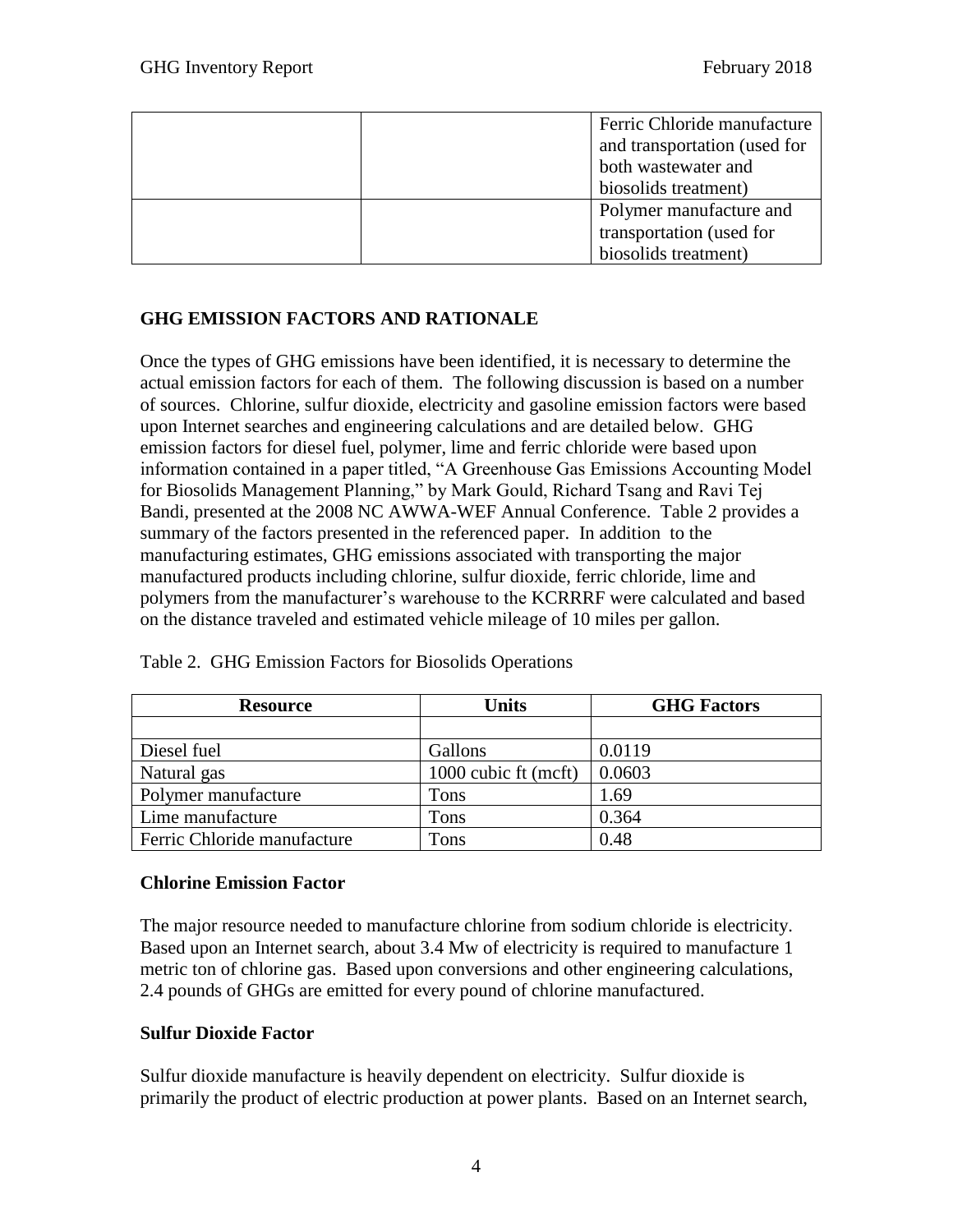about  $3.5x10<sup>9</sup>$  kwh of electricity will produce 10,000 tons of sulfur dioxide. Based upon conversions and other engineering calculations, 277 pounds of GHG are emitted for every pound of sulfur dioxide manufactured.

#### **Electricity Emission Factor**

A search of the US EPA's GHG web pages provides details of an emission factor for electricity based upon the specific region in which the electricity is produced. Reviewing the EPA information, 0.00069 tons of GHG are emitted per kilowatt hour of electricity produced.

#### **Gasoline Emission Factor**

The primary gasoline usage at the KCRRRF under Scope 1 is for lawn maintenance. Lawn mowers emit considerably more GHGs than automobiles. A search of relevant Internet sites, including the US EPA's web pages for lawn mowing operations, indicates that a GHG emission factor of 0.009 tons per gallon of gasoline expended is appropriate.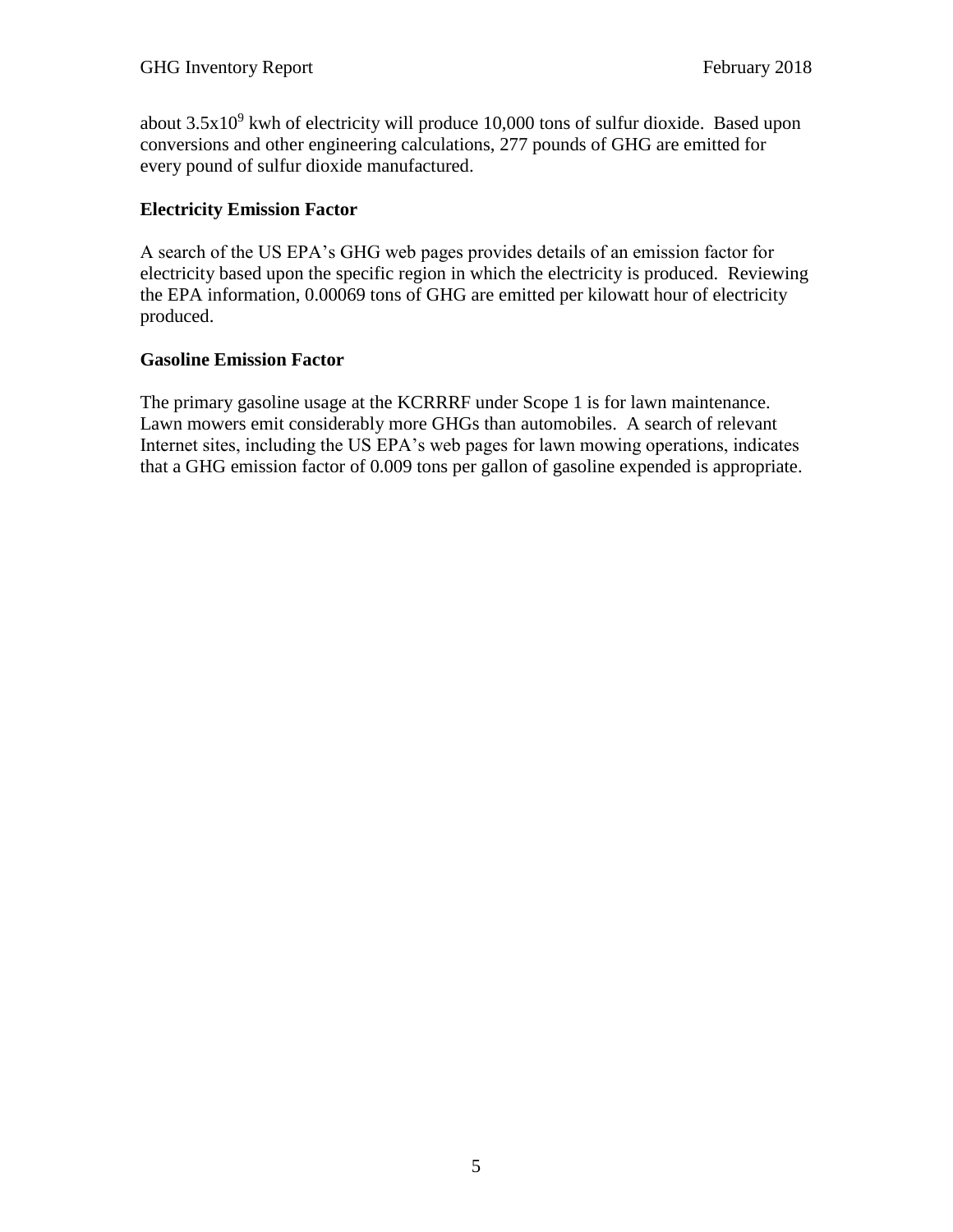## **GHG EMISSION CONSIDERATIONS AT KCRRRF**

The following discussion will present the rationale for estimating the GHG emissions associated with the various KCRRRF activities and are presented by scope.

#### **Scope 1 Estimation**

As presented in Table 1, Scope 1 activities included burning natural gas to support the biosolids dryers, burning diesel fuel to cover the various diesel fueled vehicles operated by the KCRRRF and the emergency generators, and burning gasoline to support lawn maintenance activities.

#### *Natural Gas Usage*

Daily natural gas meter readings have been kept for several years. Monthly estimates were made and have been imported into the US EPA's Energy Star Portfolio Manager System. The readings were then summed over the course of each of the years, 2008 through 2017. The yearly totals were then entered into the GHG Spreadsheet. The passive biosolids dryer will use an innovative solar heating system to heat the floor of the passive solar greenhouses. The solar heating system is supplemented by natural gas boilers to maintain the water temperature during nights and on cloudy days. This will replace the indirect dryers currently used to dry the biosolids. A reduction in natural gas usage has occurred as a result of the addition of the passive solar dryers, which began operation in August 2011.

#### *Diesel Fuel Usage*

Diesel fuel is used for the emergency generators located at the KCRRRF, to fuel maintenance vehicles that support the pump station and other off-site maintenance activities, and to fuel the tanker trucks and heavy equipment operated by the Agricultural Operations Section. Diesel fuel for use on site is stored in a 1,000 gallon aboveground storage tank. This tank is periodically filled. Records of filling of the tank were reviewed and an assumption was made, that the amount added at each filling was the amount used between fillings. These values were then estimated on a yearly basis for 2008 through 2017. The yearly totals were then entered into the GHG spreadsheet.

#### *Gasoline Usage*

Gasoline for use on site is stored in a 1,000 gallon aboveground storage tank. This tank is periodically filled. Records of filling of the tank were reviewed and an assumption was made, that the amount added at each filling was the amount used between fillings. These values were then estimated on a yearly basis for 2008 through 2017. The yearly totals were then entered into the GHG spreadsheet.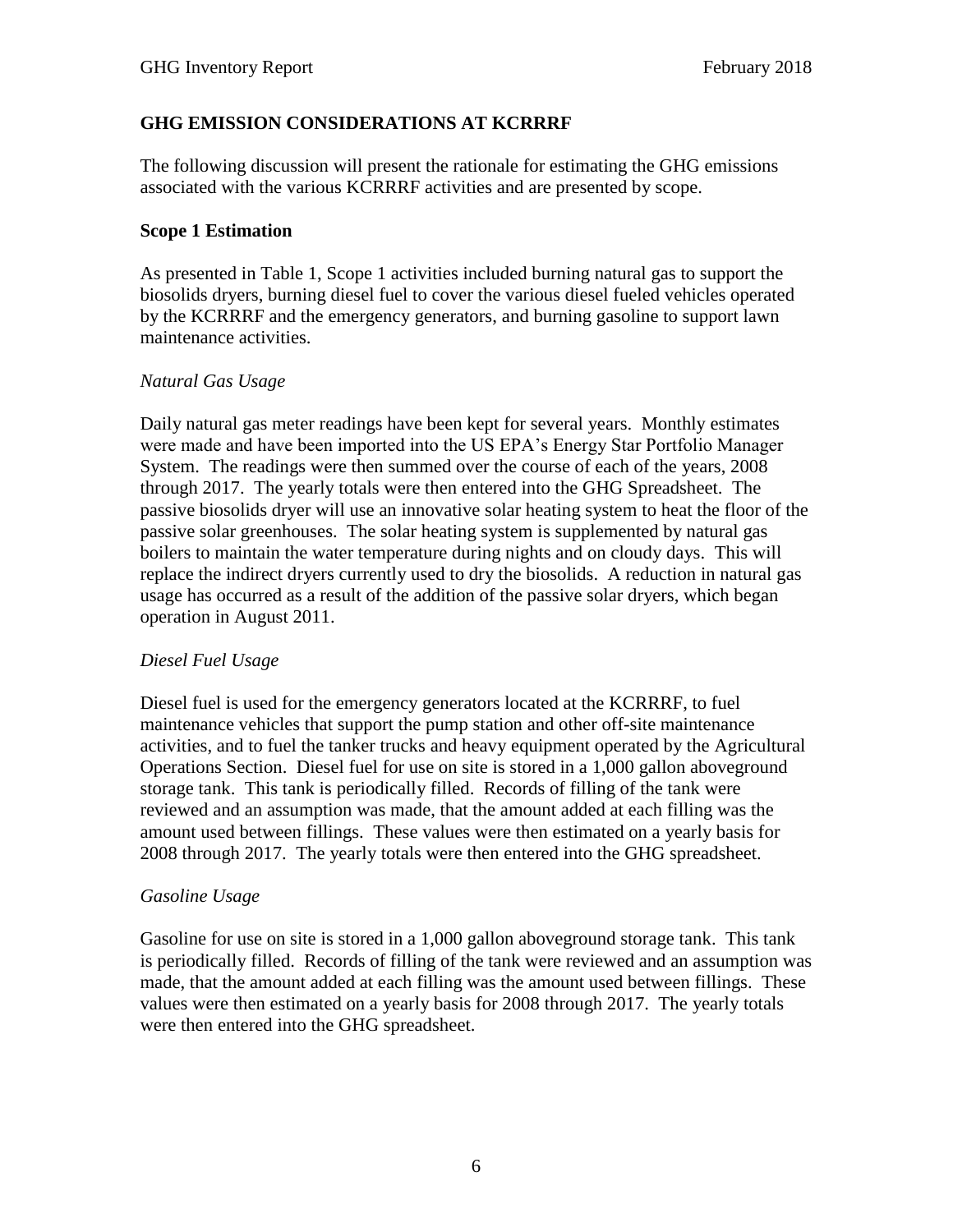#### **Scope 2 Estimates**

#### *Electricity Usage*

Electricity is provided by the Delaware Electric Cooperative (DECO). A request was made to the cooperative for monthly totals. Monthly totals were imported into the US EPA's Energy Star Portfolio Manager System. The readings were then summed over the course of each of the years, 2008 through 2017. The yearly totals were then entered into the GHG Spreadsheet. Beginning in April 2011, the 1.2 MW photovoltaic solar farm has come on line and electric usage is lower for subsequent years, with the solar farm generating approximately 7.5 gigawatt hours since its startup in 2011. The solar farm accounts for approximately 15% of the yearly electricity being used at the plant. The solar energy is not included in the GHG estimates. The majority of the electric usage is required by the basin aeration system, which consists of five 500 hp blowers of which 2-3 are used at any one time. A detailed study of the aeration system was comleted and new project to replace the older centrifugal blowers with energy efficient turbo blowers is underway.

#### **Scope 3 Estimates**

For the KCRRRF, Scope 3 emissions cover the manufacture and transportation of chemicals used as an integral part of the wastewater treatment process. Scope 3 chemicals covered by this inventory include: chlorine, sulfur dioxide, ferric chloride, lime and polymers. Chlorine and sulfur dioxide have been used since the 1970's to disinfect the wastewater. In October 2010, chlorine and sulfur dioxide were removed from the site as an innovative ultraviolet (UV) disinfection system became operational. Lime, ferric chloride and polymers are directly used to treat the biosolids to make the product Kentorganite. In addition, ferric chloride is added to the wastewater basins to treat and remove phosphorous from the wastewater stream. This section looks at the rationale for estimating each of the various Scope 3 resources covered under this inventory.

#### *Chlorine*

Until October 2010, chlorine gas, stored in 1 ton cylinders, was the means of disinfecting the wastewater before discharging it into the Murderkill River. For the monthly NPDES Discharge Monitoring Report (DMR), daily chlorine usage was recorded in pounds. The DMR spreadsheet was reviewed and yearly totals were determined in order to derive the 2008, 2009, and 2010 totals. The yearly totals were then entered into the GHG Spreadsheet. Transportation emission estimates were based on the transportation of 4 cylinders per truck traveling from Middletown, Pa (approximately 130 miles, based on a Mapquest search) with each cylinder containing 2,000 pounds of chlorine gas. No chlorine gas has been used since 2010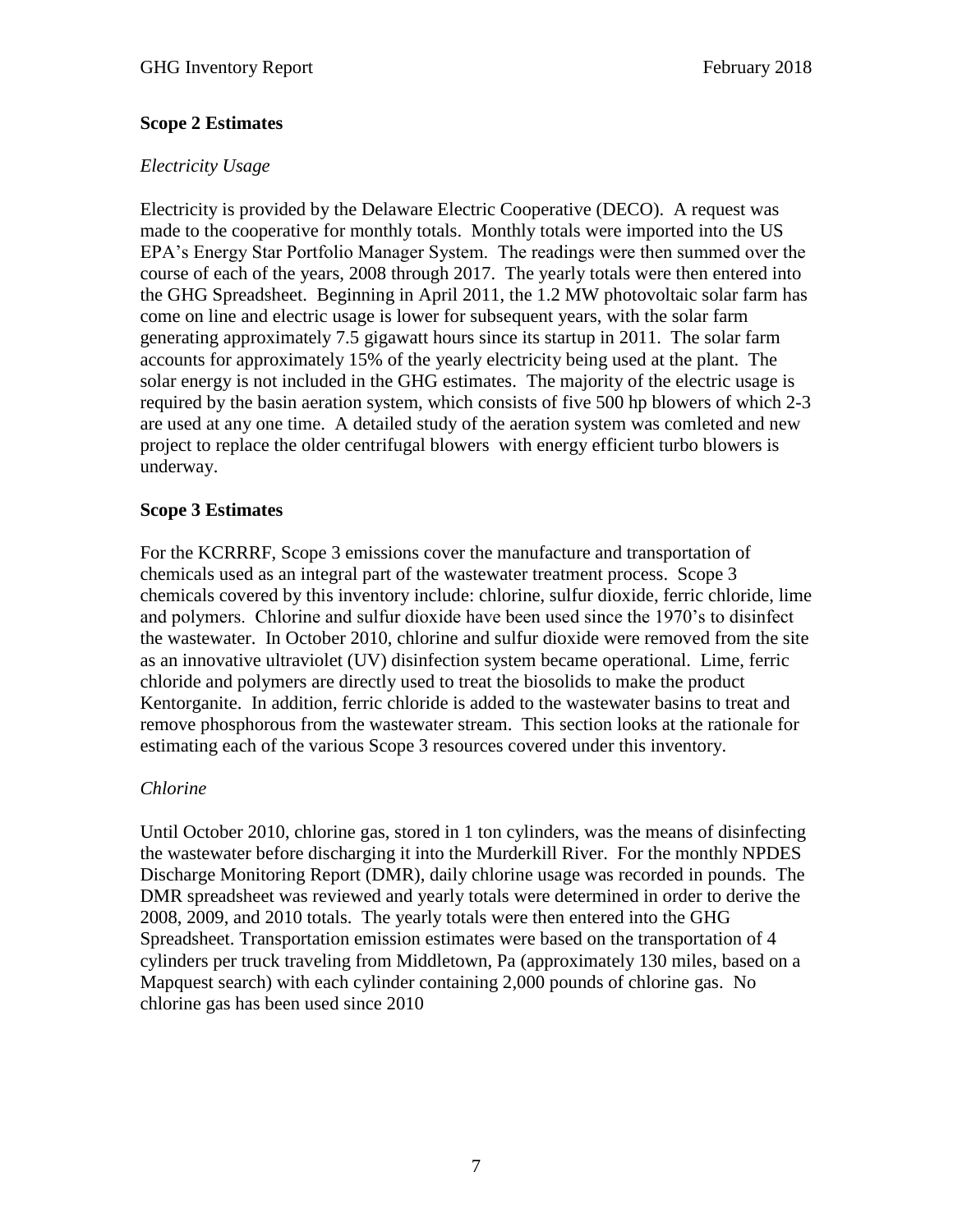## *Sulfur Dioxide*

Until October 2010, sulfur dioxide gas, stored in 1 ton cylinders, was the means of reacting out the residual chlorine in the wastewater before discharging it into the Murderkill River. For the monthly NPDES Discharge Monitoring Report (DMR), daily sulfur dioxide usage was recorded in pounds. The DMR spreadsheet was reviewed and yearly totals were determined to derive the 2008, 2009, and 2010 totals. No sulfur dioxide has been used since 2010. The yearly totals were then entered into the GHG Spreadsheet. Transportation emission estimates were based on the transportation of 4 cylinders per truck traveling from Middletown, Pa (approximately 130 miles, based on a Mapquest search) with each cylinder containing 2,000 pounds of sulfur dioxide gas.

#### *Lime*

Lime is used to assist with the treatment of biosolids by raising the ph of the filter pressed biosolids to above 12. There is no recording of lime usage; therefore estimates of usage were based on the number of shipments of lime to the KCRRRF. Each shipment was assumed to have unloaded 25 tons of lime. The number of shipments for each year was determined based upon current shipment records and it was further assumed that each shipment was fully consumed in the year it was received. The 2008 through 2017 totals were entered into the GHG Spreadsheet and then the GHG emissions were estimated using the emission factor found in Table 2. The transportation emissions were based on the lime coming either from Morgantown, WV (2009-2012, 293 miles) or Strasburg, VA (2008-2009, 194 miles).

## *Ferric Chloride*

Ferric chloride is used to either condition the biosolids prior to the belt filter presses or added to the wastewater basins to promote the treatment of phosphorous. There is no recording of ferric chloride usage; therefore estimates of usage were based on the number of shipments of ferric chloride to the KCRRRF. Each shipment was assumed to have unloaded 4,000 gallons of ferric chloride. The gallons were then converted to pounds based on the product density data provided in the ferric chloride MSDS. The number of shipments for each year was determined based upon current shipment records and it was further assumed that each shipment was fully consumed in the year it was received. The 2008 through 2017 totals were entered into the GHG Spreadsheet and then the GHG emissions were estimated using the emission factor found in Table 2. The transportation emissions were based on the ferric chloride coming Edgemoor, PA (335 miles). The travel distance was based on a Mapquest search.

## *Polymers*

Various polymers are used to condition the biosolids prior to the belt filter presses. There is no recording of polymer usage; therefore estimates were made based on the number of shipments of polymers to the KCRRRF. Each shipment was assumed to consist of 6 pallets 50, 40-pound bags weighing a total of 12,000 pounds of polymers.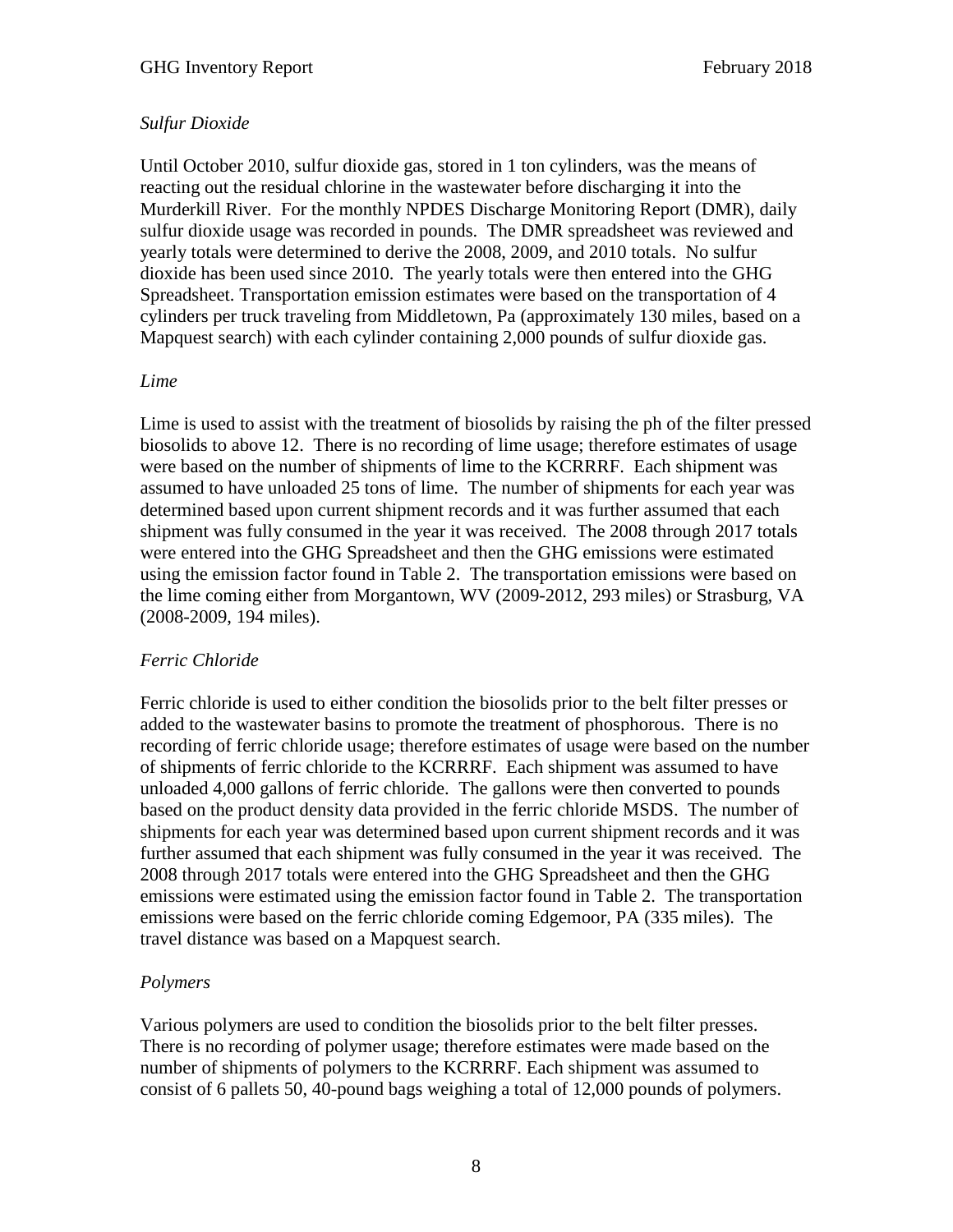The pounds were converted to tons. In the past three years, polymers have been provided by three different vendors. The number of shipments for each year was determined based upon current shipment records and it was further assumed that each shipment was fully consumed in the year it was received. The 2008 through 2017 totals were entered into the GHG Spreadsheet and then the GHG emissions were estimated using the emission factor found in Table 2. The transportation emissions were based on the majority of the polymers coming from Baltimore, MD (90 miles). The travel distance was based on a Mapquest search.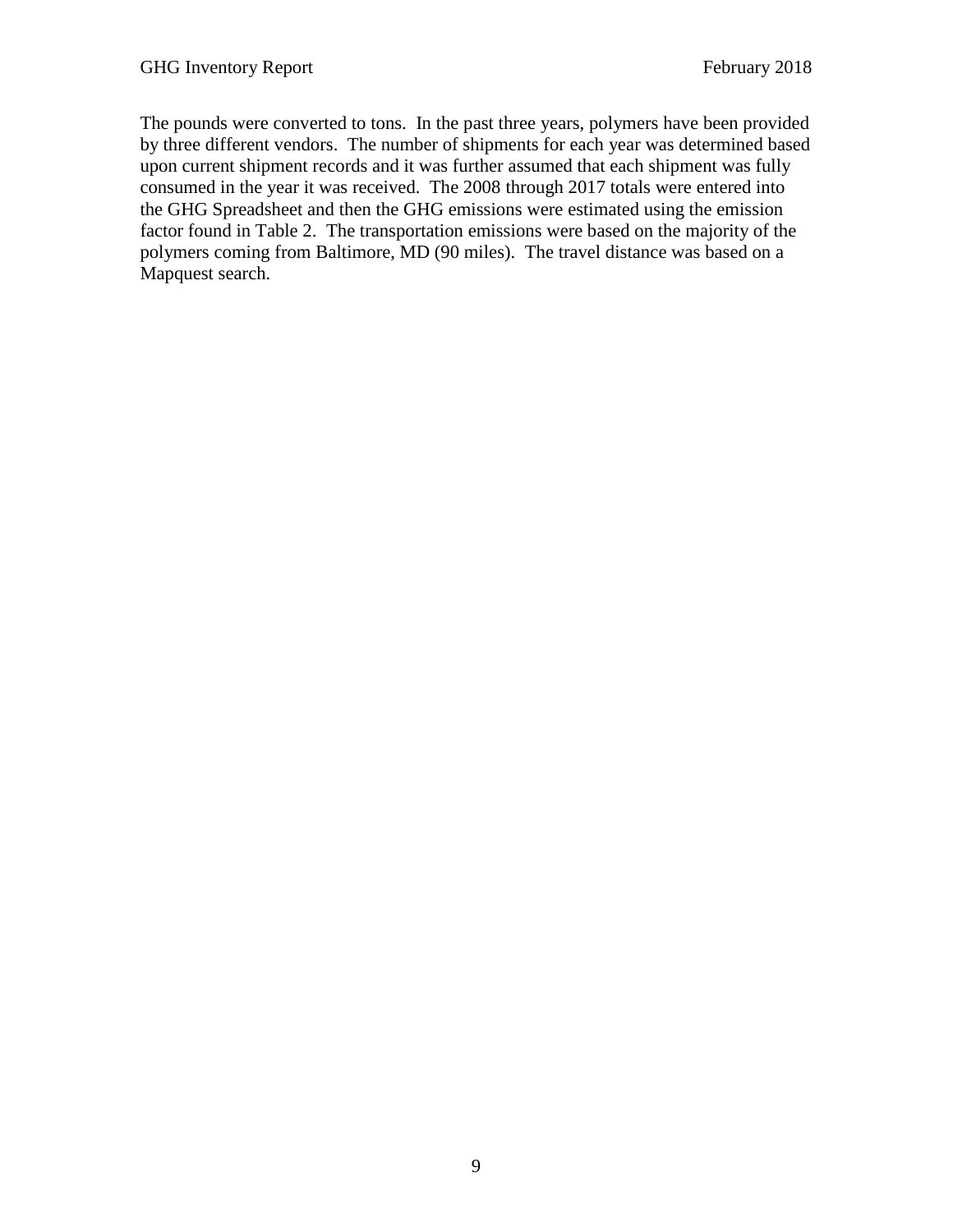## **GHG INVENTORY SUMMARY**

This section of the report presents a discussion of the GHG inventory for 2008 through 2017 and provides a discussion of the results. Table 3 presents the historic GHG emissions from 2008 through 2017. There was a marked reduction with the elimination of chlorine and sulfur dioxide by the UV system. GHG emissions from electricity werr reduced when the photovoltaic solar system began operation in 2011. GHG emissions increased in 2016 when the sand filter came on line.

Charts that cover GHG emissions by ton and per million gallon treated are included as Figures 1 and 2. The results for the years prior to 2017 were discussed in detail and in previous reports. This report presents a detailed discussion only of the 2017 GHG emissions.

Table 3: GHG Emissions 2008-2017

| Year | Tons  | Tons/MG |
|------|-------|---------|
| 2008 | 22393 | 5.52    |
| 2009 | 26208 | 5.87    |
| 2010 | 25534 | 4.95    |
| 2011 | 10907 | 2.48    |
| 2012 | 11329 | 2.71    |
| 2013 | 9585  | 2.09    |
| 2014 | 10674 | 2.19    |
| 2015 | 8916  | 1.94    |
| 2016 | 12035 | 2.6     |
| 2017 | 12399 | 2.77    |

## *2017 GHG Emissions*

Several operations had an effect on GHG emissions during 2017. The use of electricity continued to remain high due to the use of the sand filter system. However, electricity was reduced when the plant was forced to operate on one basin due to issues related to a basin liner. A workshop was held in July 2017 sponsored by the US Department of Energy's Better Plants program which did suggest operating on one basin and the value of this is reflected in reduced electricity use. The facility also replaced old air diffuser in the operating basin with a more energy efficient design. Biosolids operations have struggled with GHG issues because of the age of the equipment being used, specifically the dryers, and with an excessive level of solids in the plant influent during the summer and early fall. The excessive solids level affected the use of natural gas, polymer, ferric chloride and lime.